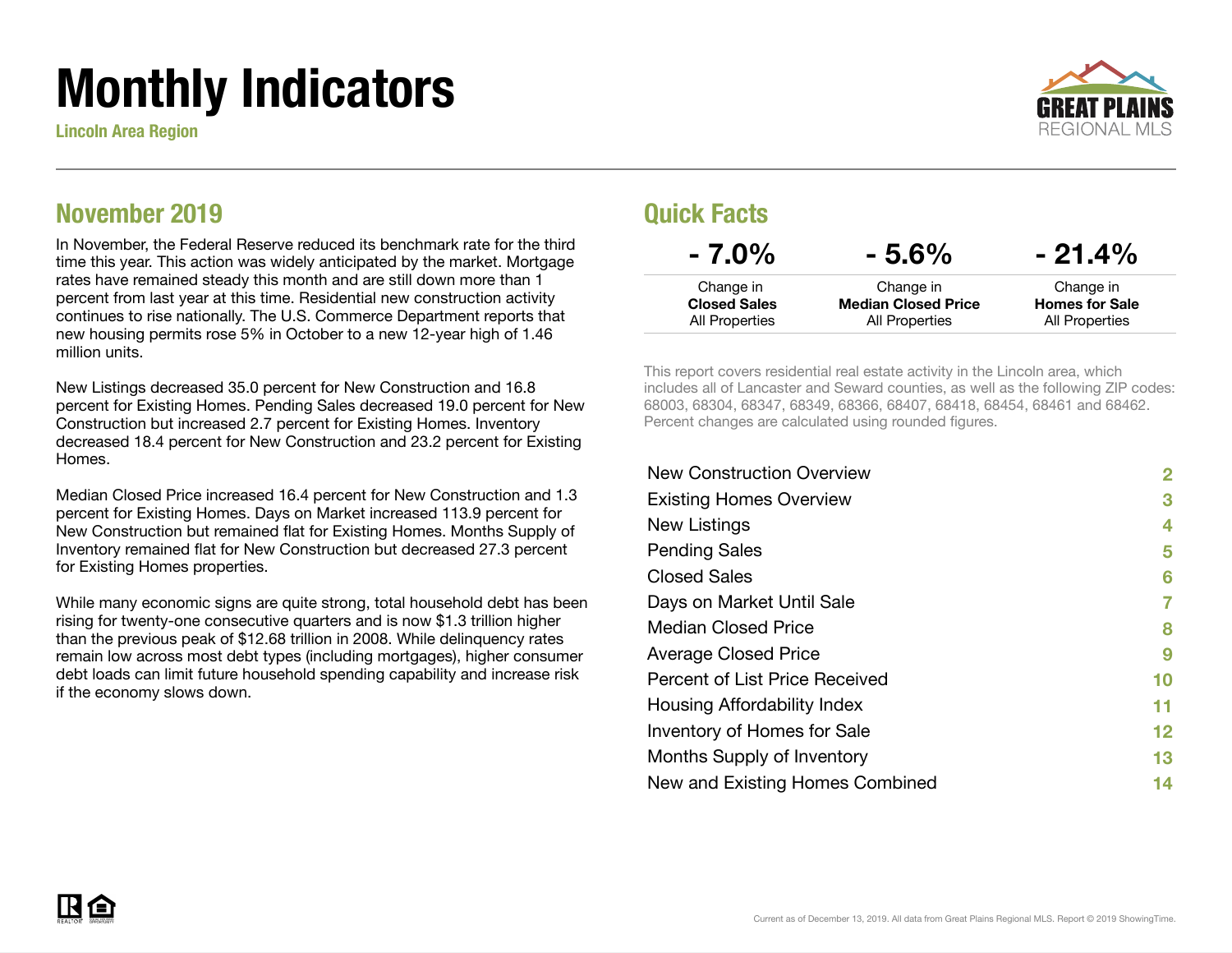### New Construction Overview

Key metrics by report month and for year-to-date (YTD) starting from the first of the year. New Construction properties only.



| <b>Key Metrics</b>                    | <b>Historical Sparkbars</b>                                           | 11-2018   | 11-2019   | % Change  | <b>YTD 2018</b> | <b>YTD 2019</b> | % Change |
|---------------------------------------|-----------------------------------------------------------------------|-----------|-----------|-----------|-----------------|-----------------|----------|
| <b>New Listings</b>                   | $11 - 2017$<br>$5 - 2019$<br>11-2019<br>$5 - 2018$<br>11-2018         | 123       | 80        | $-35.0%$  | 1,390           | 1,113           | $-19.9%$ |
| <b>Pending Sales</b>                  | $11 - 2017$<br>$5 - 2018$<br>11-2018<br>$5 - 2019$<br>11-2019         | 42        | 34        | $-19.0%$  | 735             | 578             | $-21.4%$ |
| <b>Closed Sales</b>                   | 11-2017<br>$5 - 2018$<br>11-2018<br>$5 - 2019$<br>11-2019             | 69        | 49        | $-29.0%$  | 689             | 614             | $-10.9%$ |
| Days on Market Until Sale             | $11 - 2017$<br>$11 - 2018$<br>$5 - 2019$<br>$11 - 2019$<br>$5 - 2018$ | 36        | 77        | $+113.9%$ | 52              | 57              | $+9.6%$  |
| <b>Median Closed Price</b>            | $11 - 2017$<br>$5 - 2018$<br>11-2018<br>$5 - 2019$<br>11-2019         | \$282,649 | \$329,136 | $+16.4%$  | \$294,071       | \$309,950       | $+5.4%$  |
| <b>Average Closed Price</b>           | 11-2017<br>$5 - 2018$<br>11-2018<br>$5 - 2019$<br>11-2019             | \$295,835 | \$333,248 | $+12.6%$  | \$306,950       | \$317,289       | $+3.4%$  |
| <b>Percent of List Price Received</b> | 11-2018<br>$11 - 2017$<br>$5 - 2018$<br>$5 - 2019$<br>11-2019         | 99.7%     | 100.6%    | $+0.9%$   | 100.6%          | 100.6%          | 0.0%     |
| <b>Housing Affordability Index</b>    | 11-2018<br>$5 - 2019$<br>$11 - 2017$<br>$5 - 2018$<br>11-2019         | 103       | 96        | $-6.8%$   | 99              | 102             | $+3.0%$  |
| <b>Inventory of Homes for Sale</b>    | 11-2018<br>$11 - 2017$<br>$5 - 2018$<br>$5 - 2019$<br>11-2019         | 397       | 324       | $-18.4%$  |                 |                 |          |
| <b>Months Supply of Inventory</b>     | $5 - 2018$<br>11-2018<br>$5 - 2019$<br>$11 - 2017$<br>11-2019         | 6.2       | 6.2       | 0.0%      |                 |                 |          |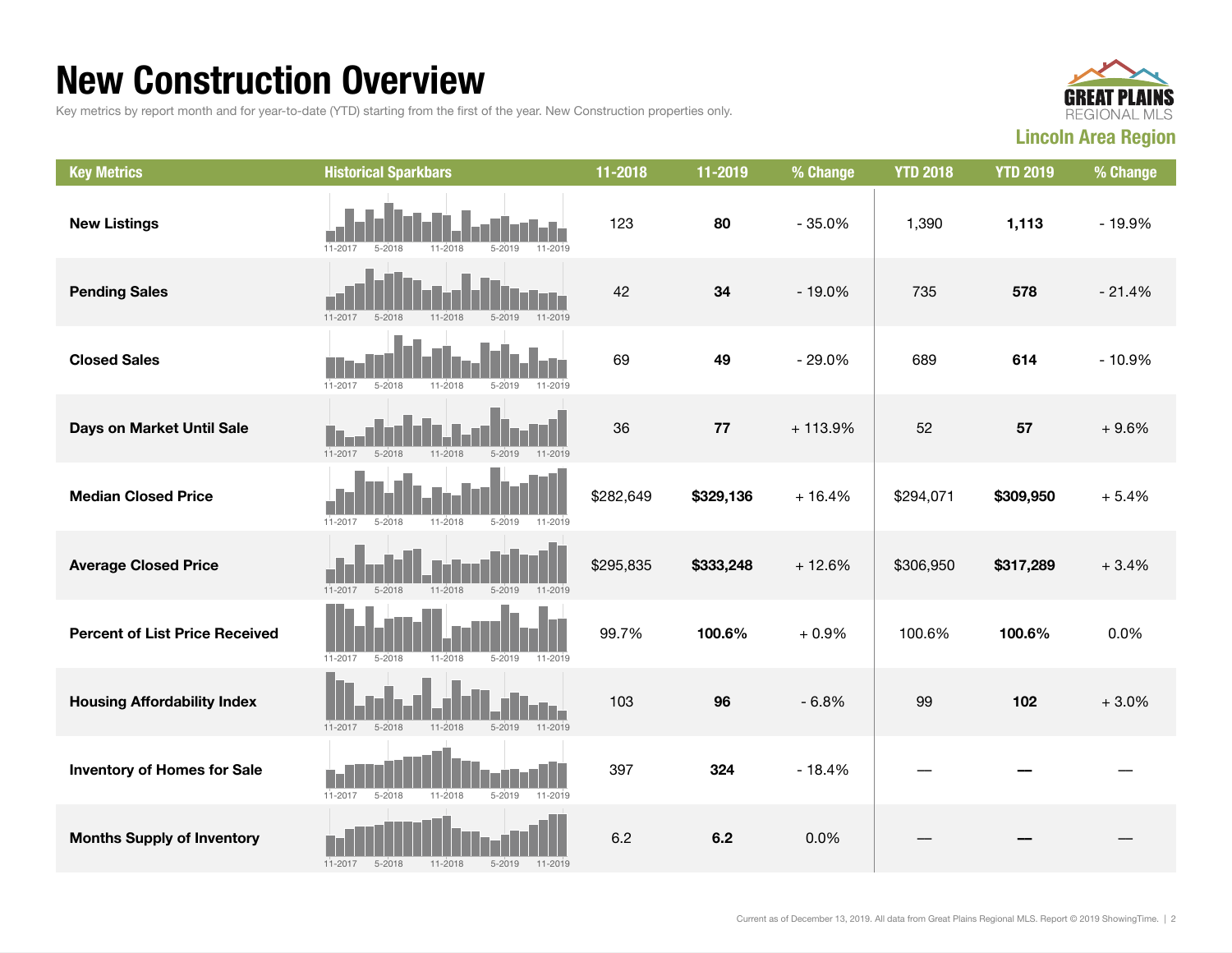## Existing Homes Overview

Key metrics by report month and for year-to-date (YTD) starting from the first of the year. Existing Homes properties only.



| <b>Key Metrics</b>                    | <b>Historical Sparkbars</b>                                       | 11-2018   | 11-2019   | % Change | <b>YTD 2018</b> | <b>YTD 2019</b> | % Change |
|---------------------------------------|-------------------------------------------------------------------|-----------|-----------|----------|-----------------|-----------------|----------|
| <b>New Listings</b>                   | $5 - 2018$<br>11-2018<br>$5 - 2019$<br>11-2017<br>11-2019         | 376       | 313       | $-16.8%$ | 4,830           | 5,143           | $+6.5%$  |
| <b>Pending Sales</b>                  | $11 - 2017$<br>$5 - 2018$<br>$11 - 2018$<br>$5 - 2019$<br>11-2019 | 257       | 264       | $+2.7%$  | 3,591           | 3,855           | $+7.4%$  |
| <b>Closed Sales</b>                   | $11 - 2017$<br>$5 - 2018$<br>$11 - 2018$<br>$5 - 2019$<br>11-2019 | 301       | 295       | $-2.0%$  | 3,516           | 3,712           | $+5.6%$  |
| Days on Market Until Sale             | $11 - 2018$<br>$5 - 2019$<br>$11 - 2019$<br>11-2017<br>$5 - 2018$ | 21        | 21        | 0.0%     | 21              | 22              | $+4.8%$  |
| <b>Median Closed Price</b>            | $11 - 2017$<br>$5 - 2018$<br>$11 - 2018$<br>$5 - 2019$<br>11-2019 | \$180,000 | \$182,250 | $+1.3%$  | \$180,000       | \$188,100       | $+4.5%$  |
| <b>Average Closed Price</b>           | $11 - 2017$<br>$5 - 2018$<br>11-2018<br>$5 - 2019$<br>11-2019     | \$208,367 | \$213,683 | $+2.6%$  | \$212,784       | \$219,695       | $+3.2%$  |
| <b>Percent of List Price Received</b> | $11 - 2017$<br>$5 - 2018$<br>11-2018<br>$5 - 2019$<br>11-2019     | 97.8%     | 97.9%     | $+0.1%$  | 98.9%           | 98.5%           | $-0.4%$  |
| <b>Housing Affordability Index</b>    | $11 - 2018$<br>$11 - 2017$<br>$5 - 2018$<br>$5 - 2019$<br>11-2019 | 161       | 173       | $+7.5%$  | 161             | 167             | $+3.7%$  |
| <b>Inventory of Homes for Sale</b>    | $5 - 2018$<br>11-2018<br>$5 - 2019$<br>$11 - 2017$<br>11-2019     | 694       | 533       | $-23.2%$ |                 |                 |          |
| <b>Months Supply of Inventory</b>     | $11 - 2017$<br>$5 - 2018$<br>$11 - 2018$<br>$5 - 2019$<br>11-2019 | 2.2       | 1.6       | $-27.3%$ |                 |                 |          |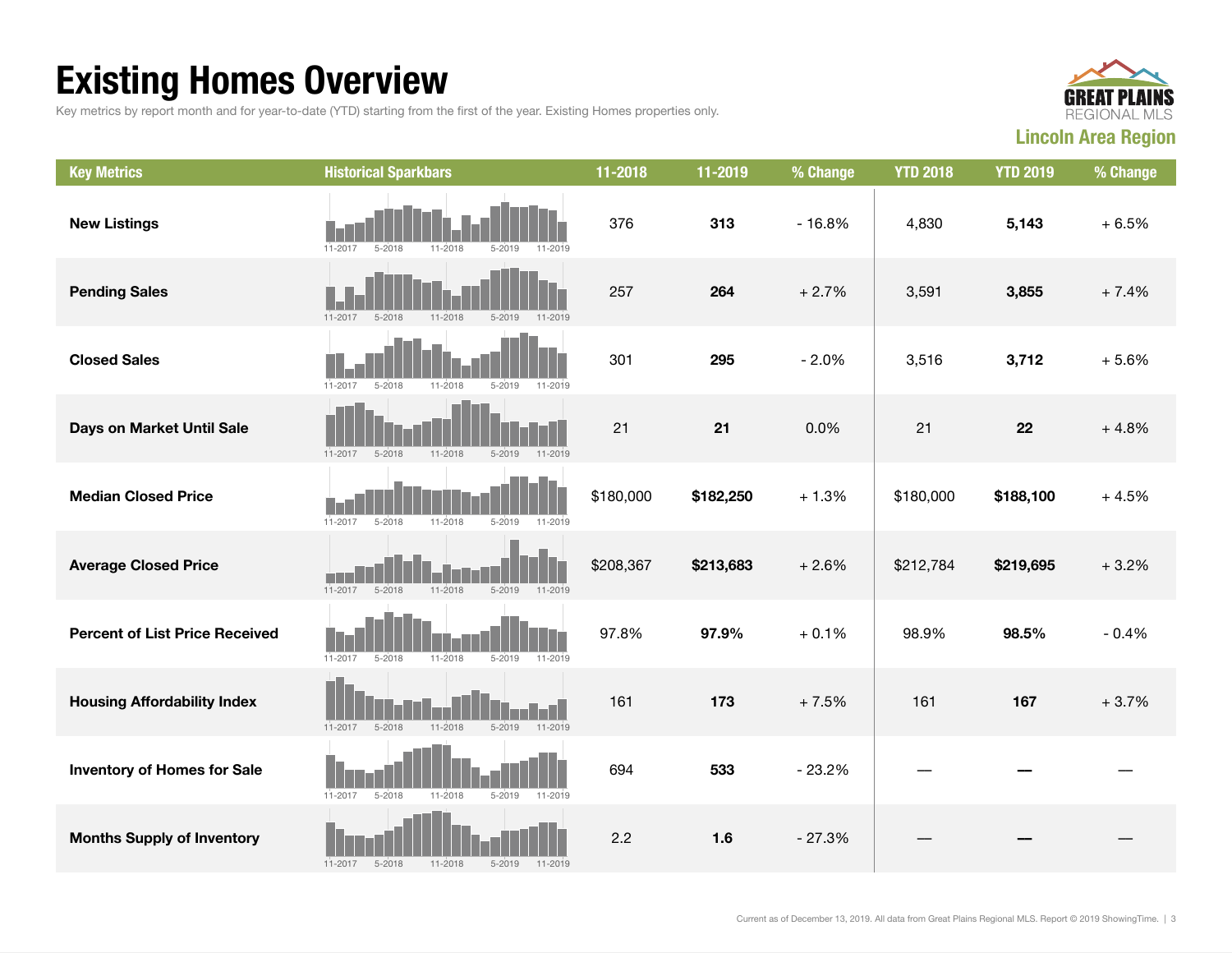## New Listings

A count of the properties that have been newly listed on the market in a given month.





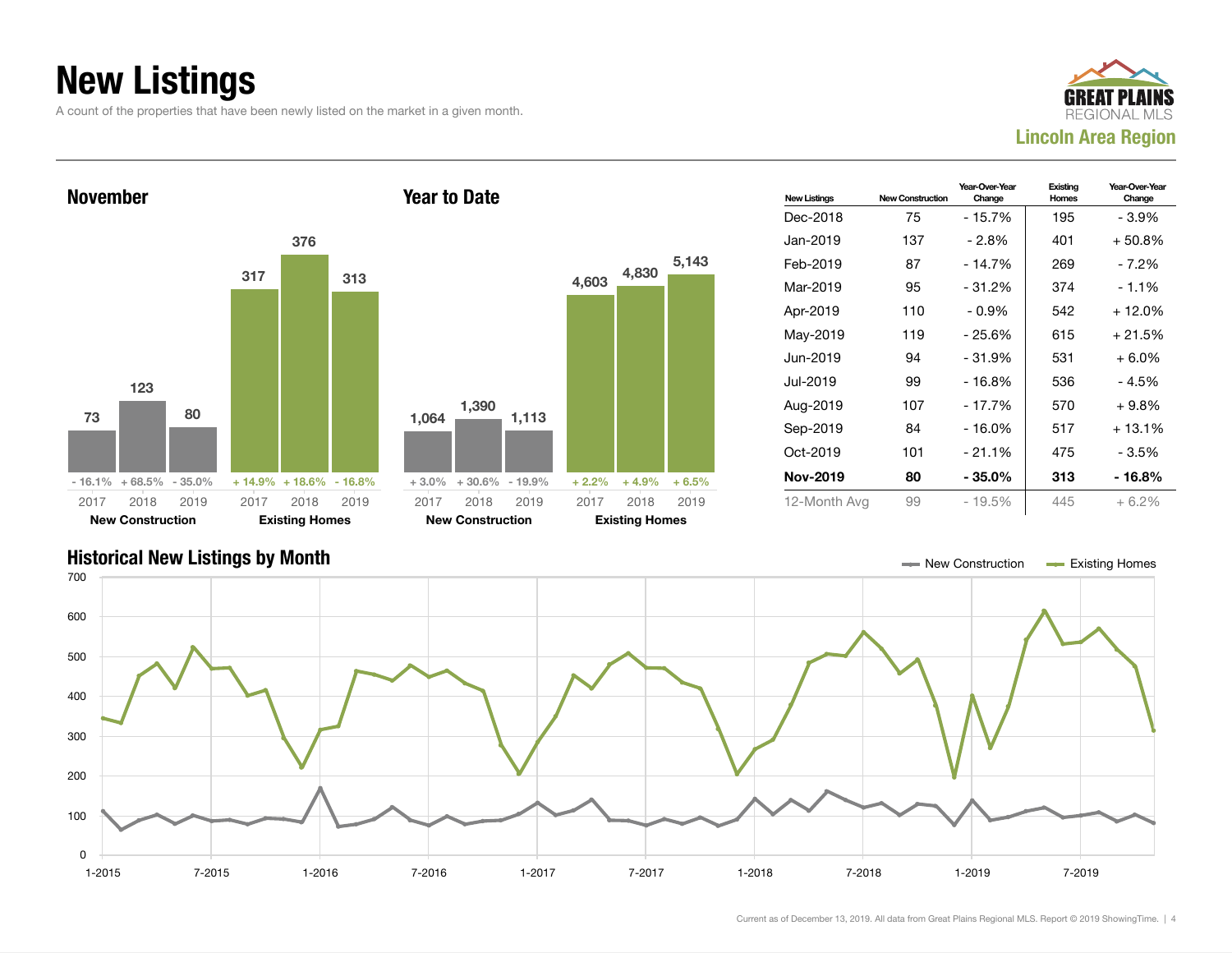### Pending Sales

A count of the properties on which offers have been accepted in a given month.





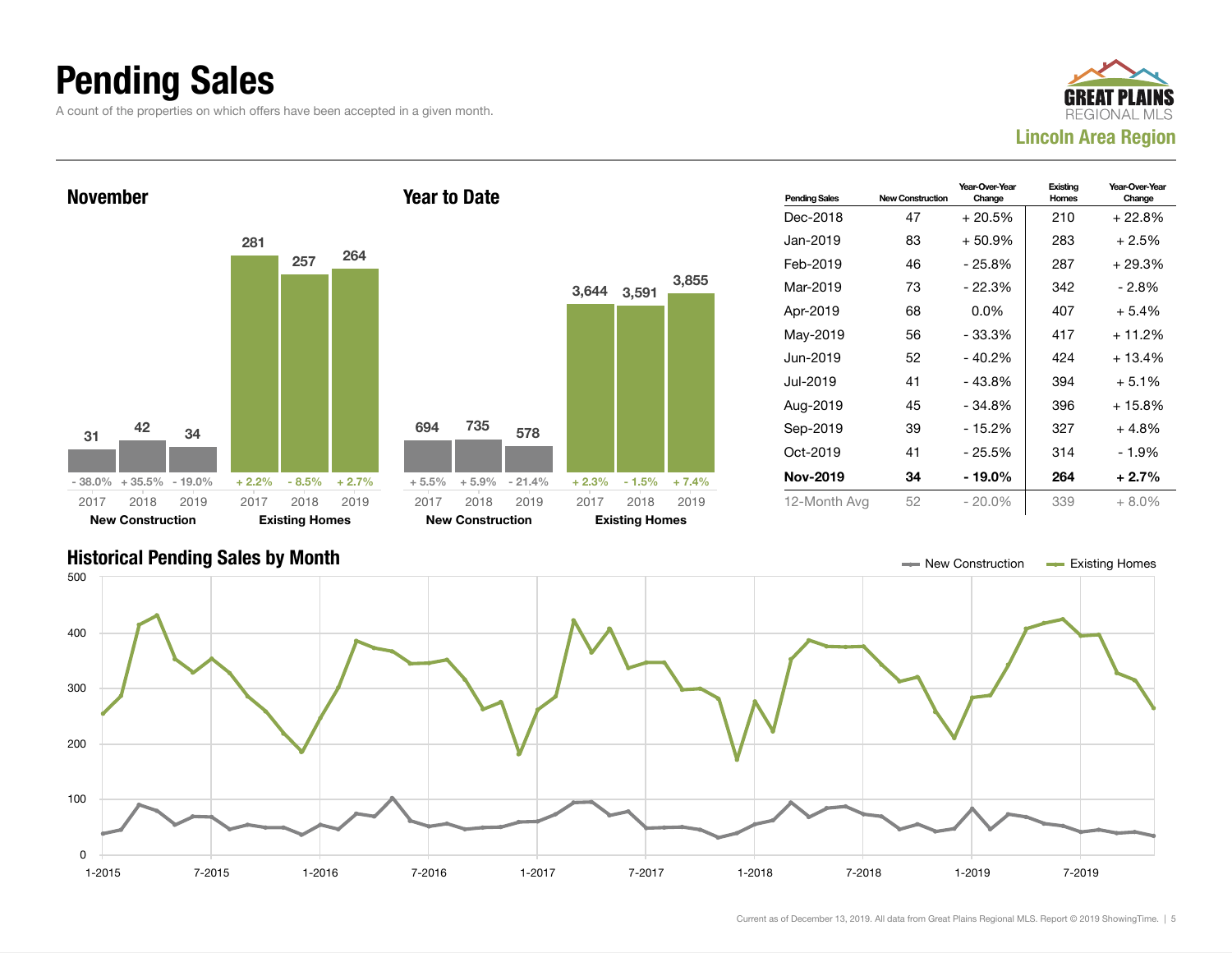#### Closed Sales

A count of the actual sales that closed in a given month.





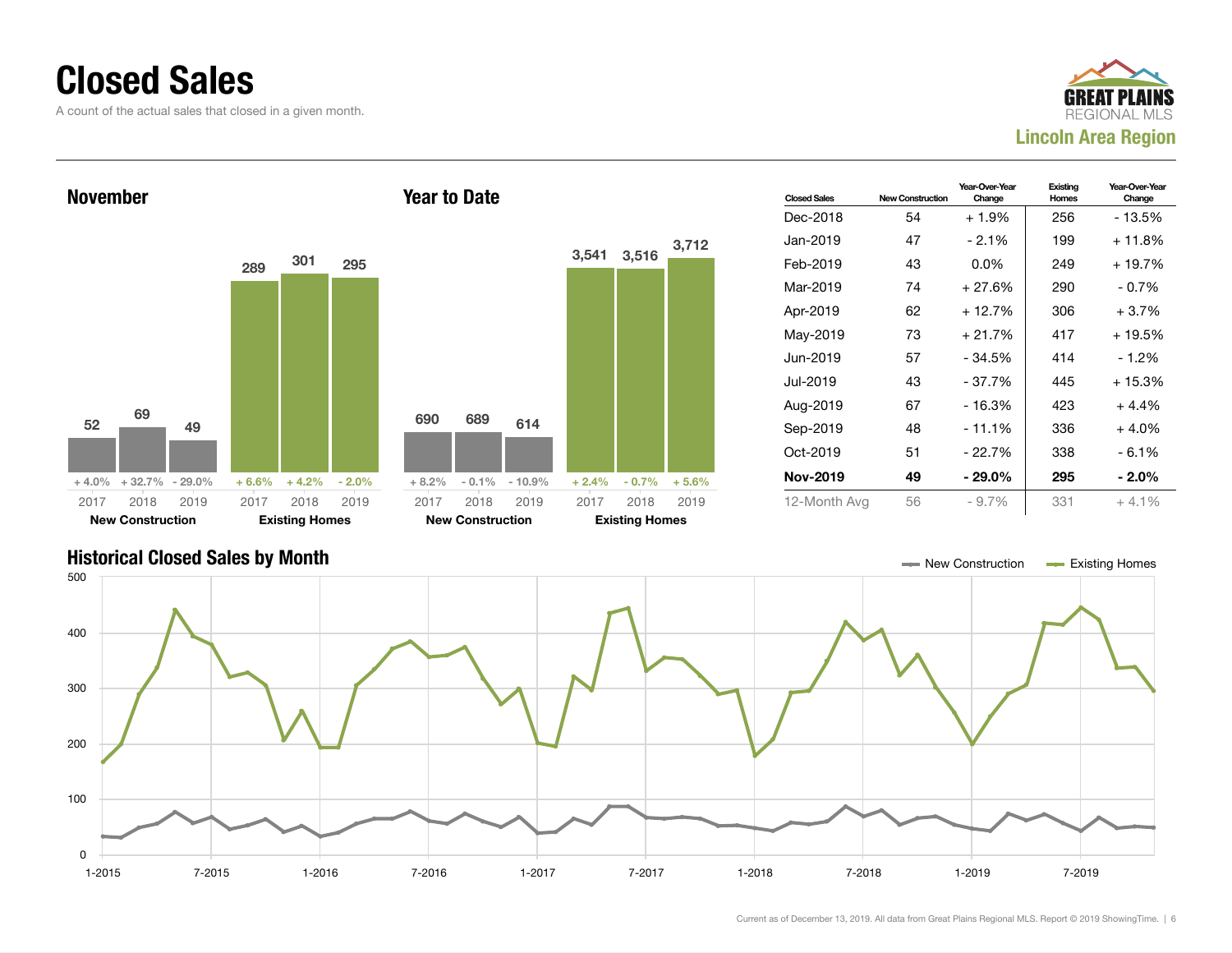#### Days on Market Until Sale

Average number of days between when a property is listed and when an offer is accepted in a given month.





| Days on Market  | <b>New Construction</b> | Year-Over-Year<br>Change | Existing<br>Homes | Year-Over-Year<br>Change |
|-----------------|-------------------------|--------------------------|-------------------|--------------------------|
| Dec-2018        | 56                      | $+21.7%$                 | 32                | $+6.7%$                  |
| Jan-2019        | 38                      | $+5.6%$                  | 36                | + 16.1%                  |
| Feb-2019        | 50                      | $+35.1%$                 | 33                | - 2.9%                   |
| Mar-2019        | 52                      | $+2.0\%$                 | 33                | + 17.9%                  |
| Apr-2019        | 79                      | $+25.4%$                 | 26                | $+8.3%$                  |
| May-2019        | 62                      | $+24.0%$                 | 19                | $0.0\%$                  |
| Jun-2019        | 49                      | $-7.5%$                  | 20                | $+17.6%$                 |
| Jul-2019        | 45                      | $-34.8%$                 | 15                | $+15.4%$                 |
| Aug-2019        | 55                      | $+5.8\%$                 | 19                | $+11.8%$                 |
| Sep-2019        | 54                      | $-16.9%$                 | 17                | $-10.5%$                 |
| Oct-2019        | 63                      | + 16.7%                  | 20                | $-9.1%$                  |
| <b>Nov-2019</b> | 77                      | + 113.9%                 | 21                | $0.0\%$                  |
| 12-Month Avg*   | 57                      | $+10.7%$                 | 23                | $+4.2%$                  |

#### Historical Days on Market Until Sale by Month  $\blacksquare$  New Construction  $\blacksquare$  Existing Homes

\* Days on Market for all properties from December 2018 through November 2019. This is not the average of the individual figures above.

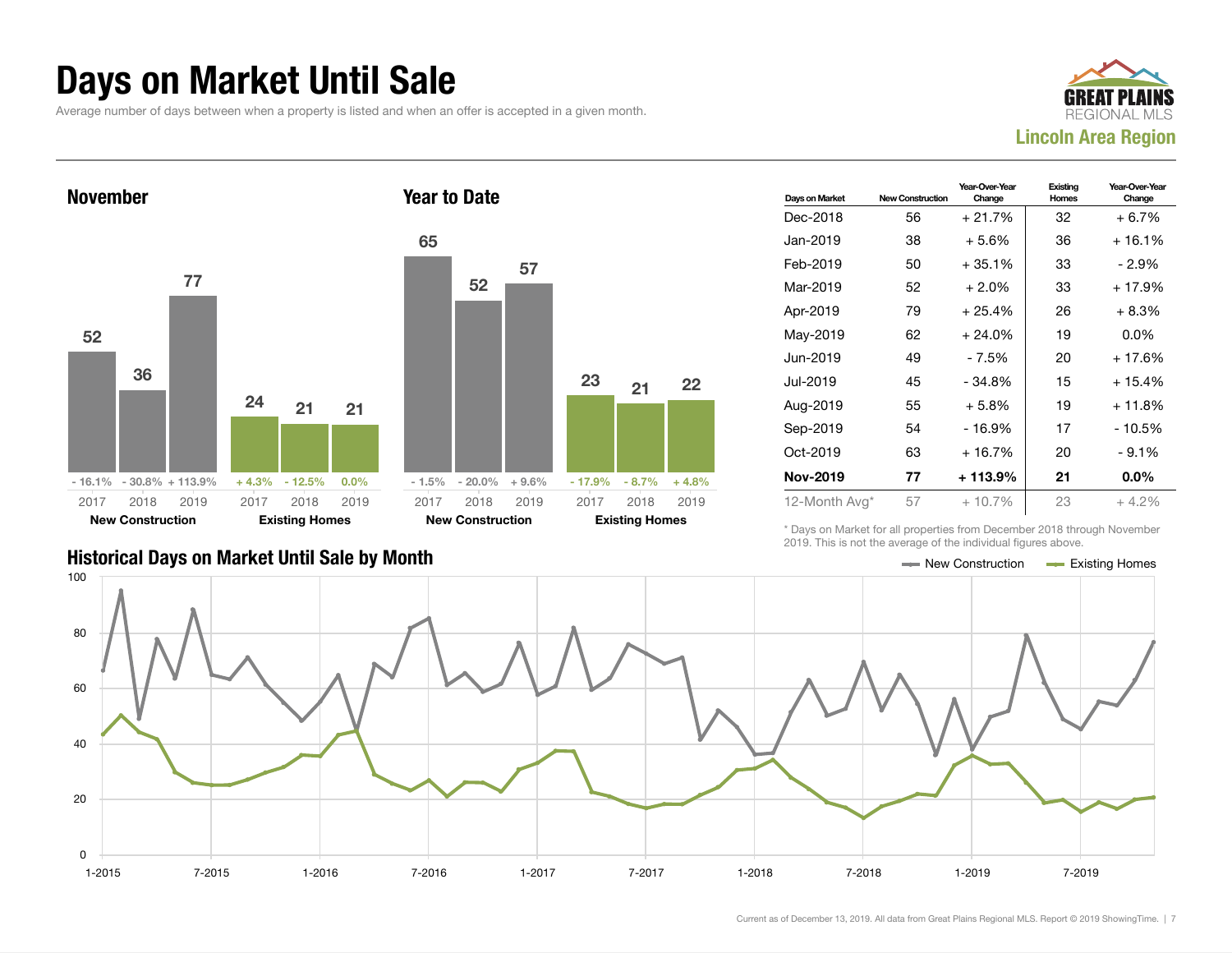### Median Closed Price

Point at which half of the sales sold for more and half sold for less, not accounting for seller concessions, in a given month.



November \$268,180 \$282,649 \$329,136  $-7.5\% + 5.4\% + 16.4\%$ \$167,000 \$180,00  $+ 7.7\% + 7.8$ 2017 New Construction 2018 2019 2017 **Existing H** 2018 2019 Year to Date \$279,730 \$294,071 2017

| lomes           |           | <b>New Construction</b> |           |           | <b>Existing Homes</b> |           |  |
|-----------------|-----------|-------------------------|-----------|-----------|-----------------------|-----------|--|
| 3<br>2019       | 2017      | 2018                    | 2019      | 2017      | 2018                  | 2019      |  |
| ℅<br>$+1.3%$    | $+8.2%$   | $+5.1%$                 | $+5.4%$   | $+6.5%$   | $+9.1%$               | $+4.5%$   |  |
| \$182,250<br>00 | \$279,730 | \$294,071               | \$309,950 | \$165,000 | \$180,000             | \$188,100 |  |

| <b>Median Closed Price</b> | <b>New Construction</b> | Year-Over-Year<br>Change | Existing<br>Homes | Year-Over-Year<br>Change |
|----------------------------|-------------------------|--------------------------|-------------------|--------------------------|
| Dec-2018                   | \$278,026               | - 4.4%                   | \$179,950         | + 13.2%                  |
| Jan-2019                   | \$301,436               | $+6.0\%$                 | \$175,500         | $+7.4%$                  |
| Feb-2019                   | \$291.600               | - 10.2%                  | \$169,000         | - 2.3%                   |
| Mar-2019                   | \$293,250               | - 3.3%                   | \$174,000         | - 2.8%                   |
| Apr-2019                   | \$330,750               | $+9.2%$                  | \$185,000         | $+2.8%$                  |
| May-2019                   | \$304,500               | $+7.4%$                  | \$187.500         | $+4.2%$                  |
| Jun-2019                   | \$295,779               | - 3.6%                   | \$200,000         | + 4.7%                   |
| Jul-2019                   | \$302,000               | - 5.6%                   | \$200,000         | $+8.3%$                  |
| Aug-2019                   | \$316,900               | $+6.4%$                  | \$189,900         | $+2.6%$                  |
| Sep-2019                   | \$315,000               | $+14.5%$                 | \$200,000         | $+11.2%$                 |
| Oct-2019                   | \$321,800               | $+9.6%$                  | \$192,000         | $+7.9%$                  |
| Nov-2019                   | \$329,136               | + 16.4%                  | \$182,250         | $+1.3%$                  |
| 12-Month Avg*              | \$306,250               | + 4.5%                   | \$187,500         | $+4.7%$                  |

\* Median Closed Price for all properties from December 2018 through November 2019. This is not the average of the individual figures above.

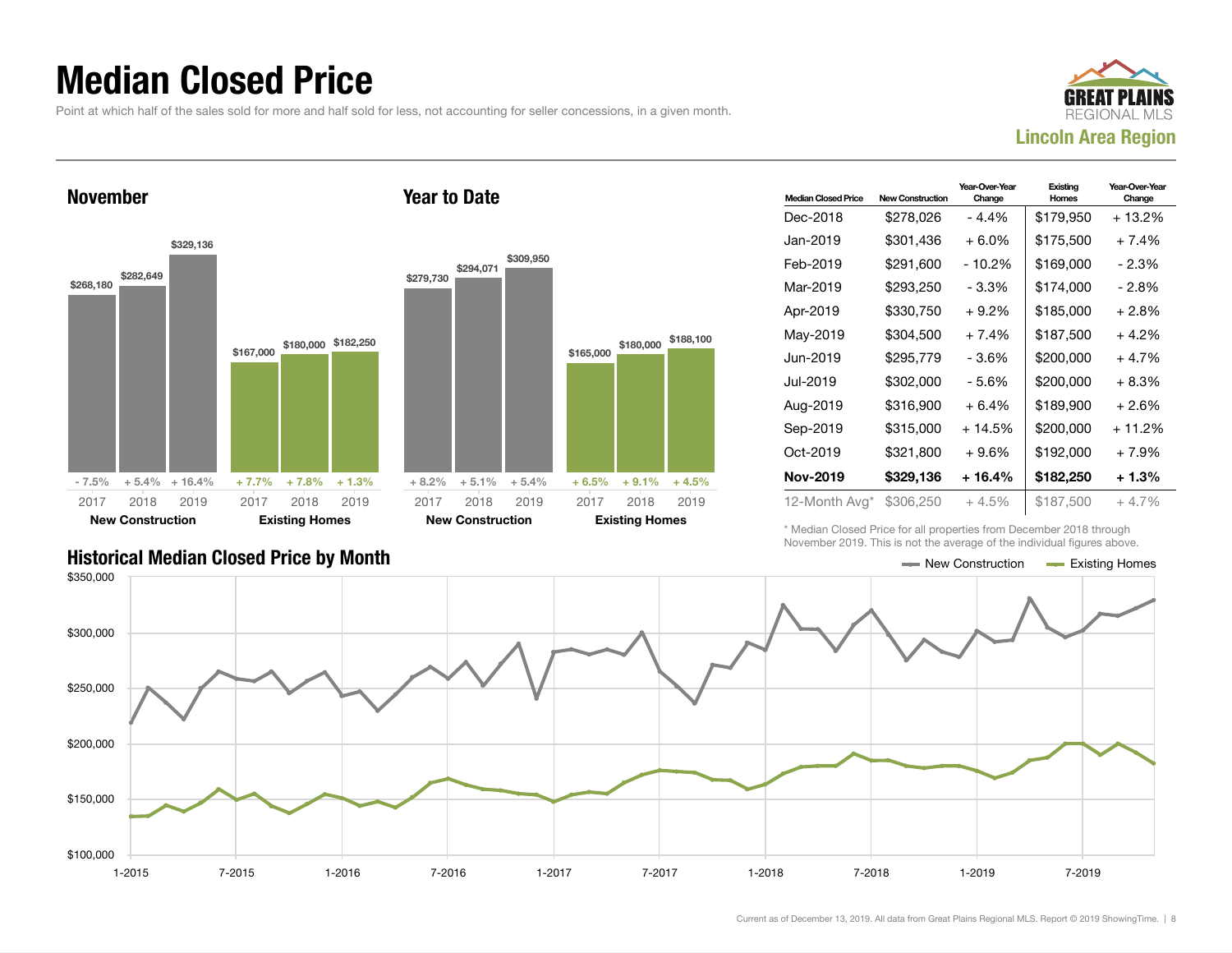#### Average Closed Price

Average sales price for all closed sales, not accounting for seller concessions, in a given month.



November



| <b>Average Closed Price</b> | <b>New Construction</b> | Year-Over-Year<br>Change | Existing<br>Homes | Year-Over-Year<br>Change |
|-----------------------------|-------------------------|--------------------------|-------------------|--------------------------|
| Dec-2018                    | \$306,336               | $-0.8\%$                 | \$202,670         | + 3.2%                   |
| Jan-2019                    | \$298.944               | $+1.2%$                  | \$203,271         | +3.6%                    |
| Feb-2019                    | \$298,336               | - 10.5%                  | \$200,338         | - 3.6%                   |
| Mar-2019                    | \$307,458               | $+3.9\%$                 | \$205,787         | $0.0\%$                  |
| Apr-2019                    | \$320.708               | $+8.4%$                  | \$207,629         | - 1.8%                   |
| May-2019                    | \$315,621               | $+0.4\%$                 | \$218,820         | $-0.9\%$                 |
| Jun-2019                    | \$325.300               | $+5.9%$                  | \$246.499         | $+10.1\%$                |
| Jul-2019                    | \$315,441               | - 2.9%                   | \$223.162         | $+3.9%$                  |
| Aug-2019                    | \$312,565               | - 3.8%                   | \$220,906         | - 1.4%                   |
| Sep-2019                    | \$324,770               | $+16.9%$                 | \$232,251         | $+8.3%$                  |
| Oct-2019                    | \$338,741               | $+11.0\%$                | \$221,421         | + 12.3%                  |
| <b>Nov-2019</b>             | \$333,248               | + 12.6%                  | \$213,683         | + 2.6%                   |
| 12-Month Avg*               | \$316,403               | $+3.0%$                  | \$218,596         | $+3.3\%$                 |

\* Average Closed Price for all properties from December 2018 through November 2019. This is not the average of the individual figures above.



#### Historical Average Closed Price by Month  $\blacksquare$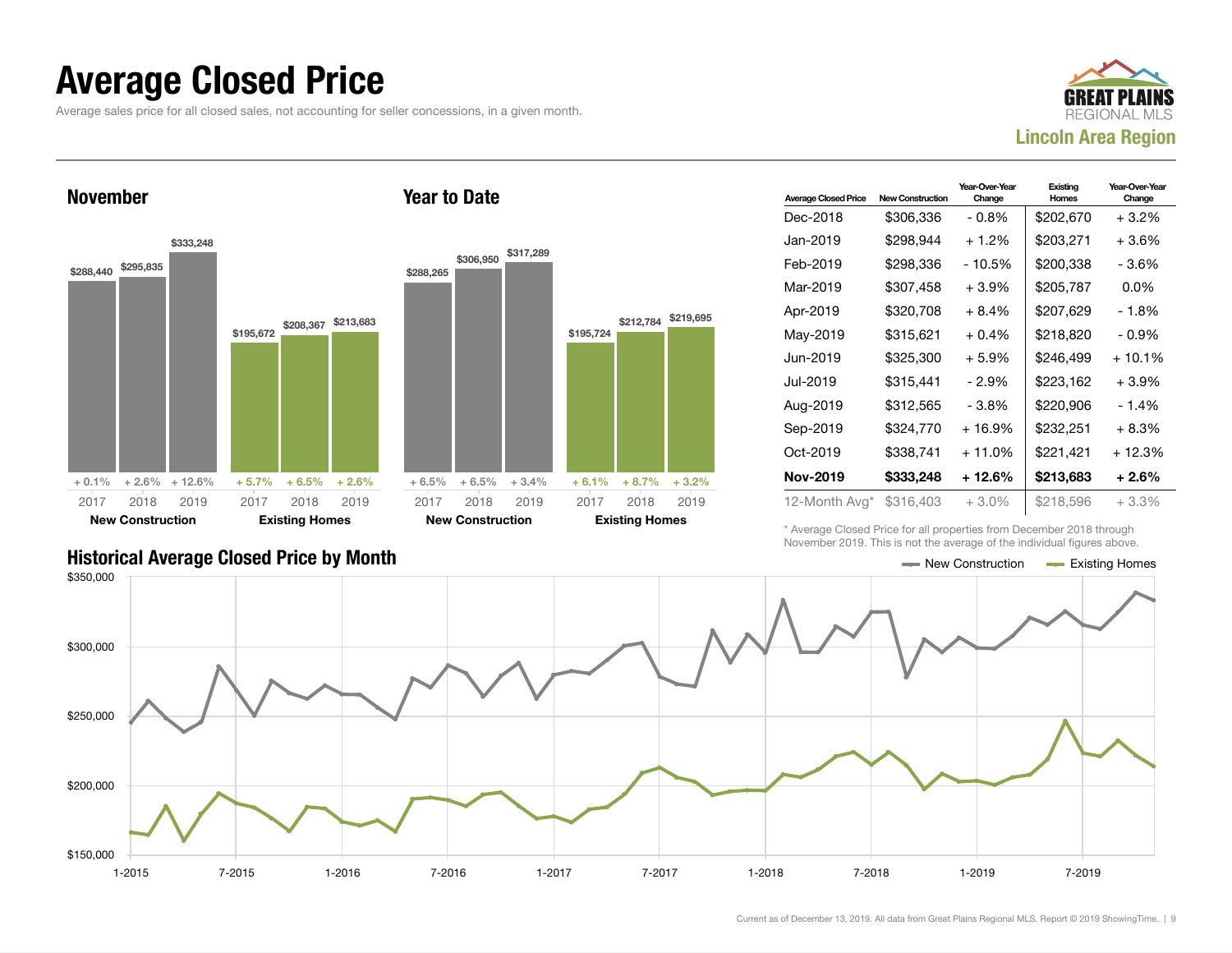### Percent of List Price Received

Percentage found when dividing a property's sales price by its most recent list price, then taking the average for all properties sold in a given month, not accounting for seller concessions.





| <b>Historical Percent of List Price Received by Month</b> | $\equiv$ New Construction | <b>Existing Homes</b> |
|-----------------------------------------------------------|---------------------------|-----------------------|

| Pct. of List Price<br>Received | <b>New Construction</b> | Year-Over-Year<br>Change | Existing<br>Homes | Year-Over-Year<br>Change |
|--------------------------------|-------------------------|--------------------------|-------------------|--------------------------|
| Dec-2018                       | 100.2%                  | $-1.1%$                  | 97.3%             | - 0.6%                   |
| Jan-2019                       | 100.2%                  | $-0.9\%$                 | 97.7%             | $+0.1\%$                 |
| Feb-2019                       | 100.5%                  | $+0.3%$                  | 97.7%             | $-0.7%$                  |
| Mar-2019                       | 100.5%                  | $-0.7%$                  | 98.0%             | - 1.2%                   |
| Apr-2019                       | 100.5%                  | $+0.4%$                  | 98.5%             | - 0.6%                   |
| May-2019                       | 101.3%                  | $+0.7%$                  | 99.5%             | $-0.4\%$                 |
| Jun-2019                       | 100.9%                  | $+0.2%$                  | 99.4%             | $+0.1%$                  |
| Jul-2019                       | 100.2%                  | $-0.5%$                  | 98.9%             | - 0.7%                   |
| Aug-2019                       | 100.1%                  | $-0.3%$                  | 98.3%             | $-0.9%$                  |
| Sep-2019                       | 101.2%                  | $+0.1%$                  | 98.3%             | - 0.6%                   |
| Oct-2019                       | 100.6%                  | $-0.5%$                  | 98.2%             | + 0.3%                   |
| <b>Nov-2019</b>                | 100.6%                  | $+0.9%$                  | 97.9%             | + 0.1%                   |
| 12-Month Avg*                  | 100.6%                  | $-0.1\%$                 | 98.4%             | $-0.4\%$                 |

\* Pct. of List Price Received for all properties from December 2018 through November 2019. This is not the average of the individual figures above.

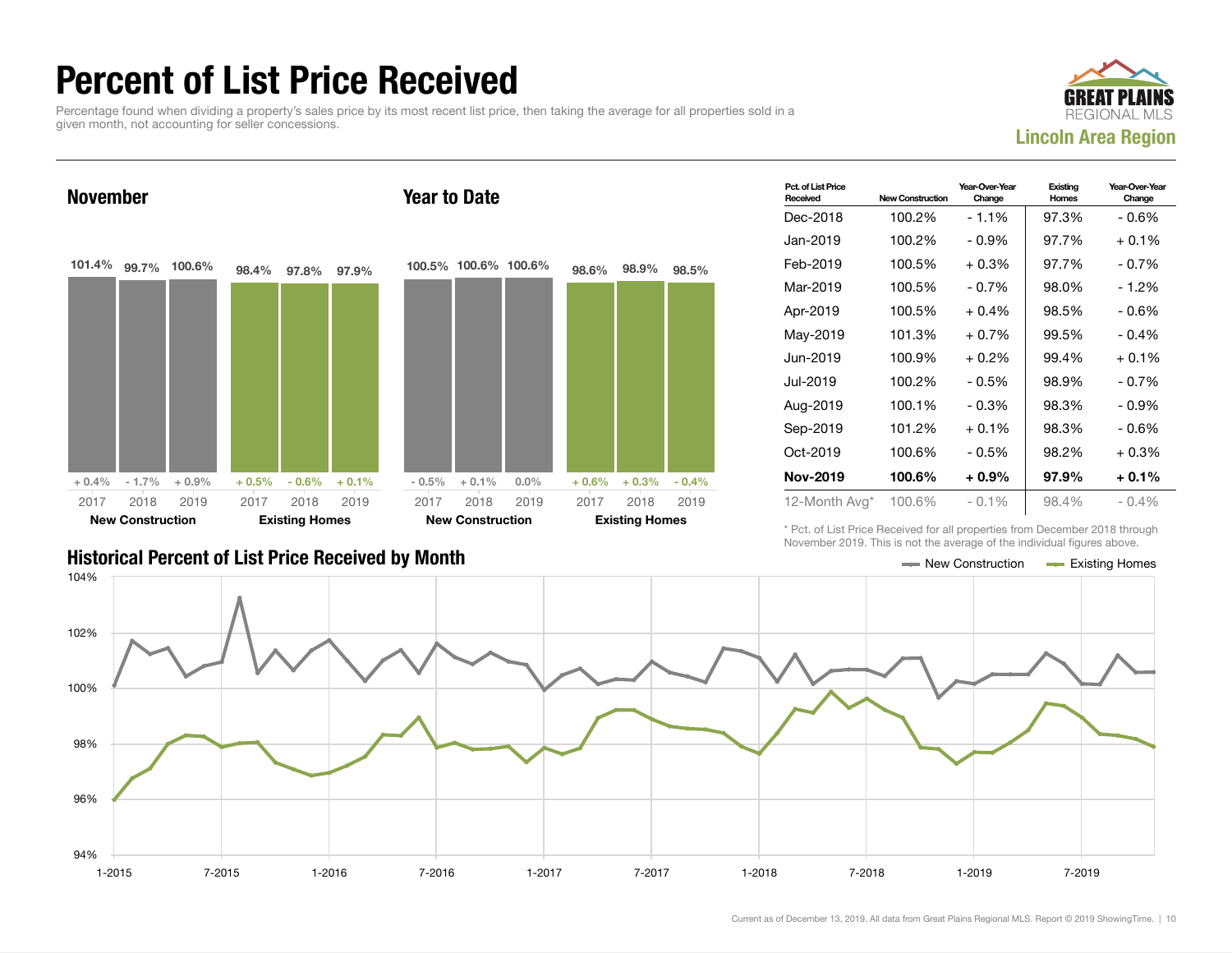## Housing Affordability Index

This index measures housing affordability for the region. For example, an index of 120 means the median household income is 120% of what is necessary to qualify for the median-priced home under prevailing interest rates. A higher number means greater affordability.



November 124 103 96 + 12.7% - 16.9% - 6.8% 199 161 173  $-2.9\% - 19.1\% + 7.5\%$ 2017 New Construction 2018 2019 2017 Existing Homes 2018 2019 Year to Date 119 99 102 - 3.3% - 16.8% + 3.0% 202 161 167  $-1.5\% - 20.3\% + 3.7\%$ 2017 New Construction 2018 2019 2017 Existing Homes 2018 2019

| <b>Affordability Index</b> | <b>New Construction</b> | Year-Over-Year<br>Change | Existing<br>Homes | Year-Over-Year<br>Change |
|----------------------------|-------------------------|--------------------------|-------------------|--------------------------|
| Dec-2018                   | 113                     | $0.0\%$                  | 175               | - 15.5%                  |
| Jan-2019                   | 104                     | $-7.1%$                  | 179               | $-8.2\%$                 |
| Feb-2019                   | 108                     | $+10.2%$                 | 186               | $+1.1\%$                 |
| Mar-2019                   | 107                     | $+2.9%$                  | 181               | $+2.3%$                  |
| Apr-2019                   | 95                      | - 7.8%                   | 170               | $-1.7%$                  |
| May-2019                   | 103                     | $-6.4%$                  | 168               | - 2.9%                   |
| Jun-2019                   | 106                     | $+3.9%$                  | 157               | $-4.3%$                  |
| Jul-2019.                  | 104                     | $+6.1%$                  | 157               | - 7.6%                   |
| Aug-2019                   | 99                      | - 5.7%                   | 166               | - 1.8%                   |
| Sep-2019                   | 100                     | $-12.3%$                 | 157               | $-9.8\%$                 |
| Oct-2019                   | 98                      | $+1.0%$                  | 164               | $+2.5%$                  |
| <b>Nov-2019</b>            | 96                      | - 6.8%                   | 173               | $+7.5%$                  |
| 12-Month Avg               | 103                     | - 1.9%                   | 169               | $-4.0\%$                 |

#### Historical Housing Affordability Index by Month New Construction Existing Homes

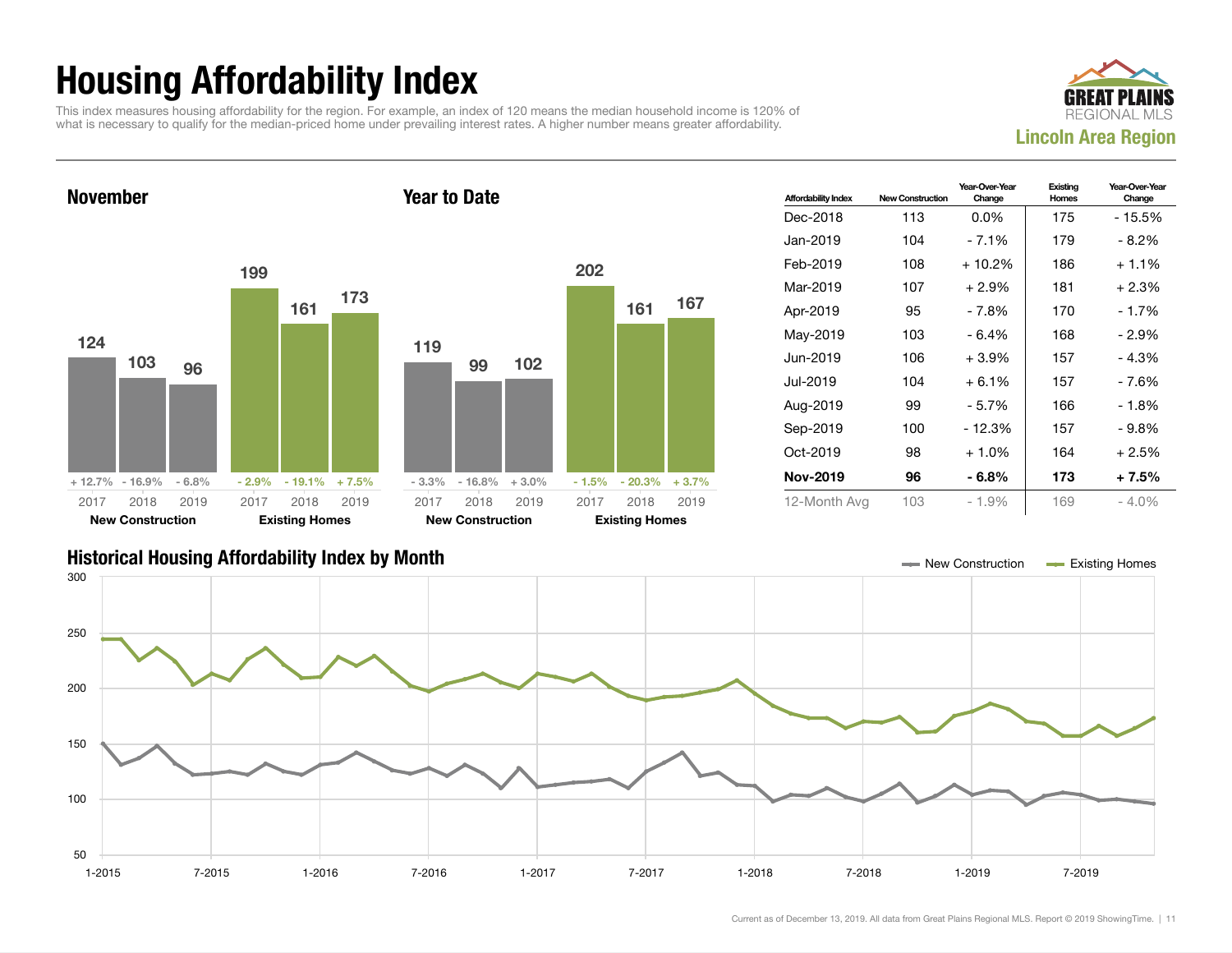### Inventory of Homes for Sale

The number of properties available for sale in active status at the end of a given month.





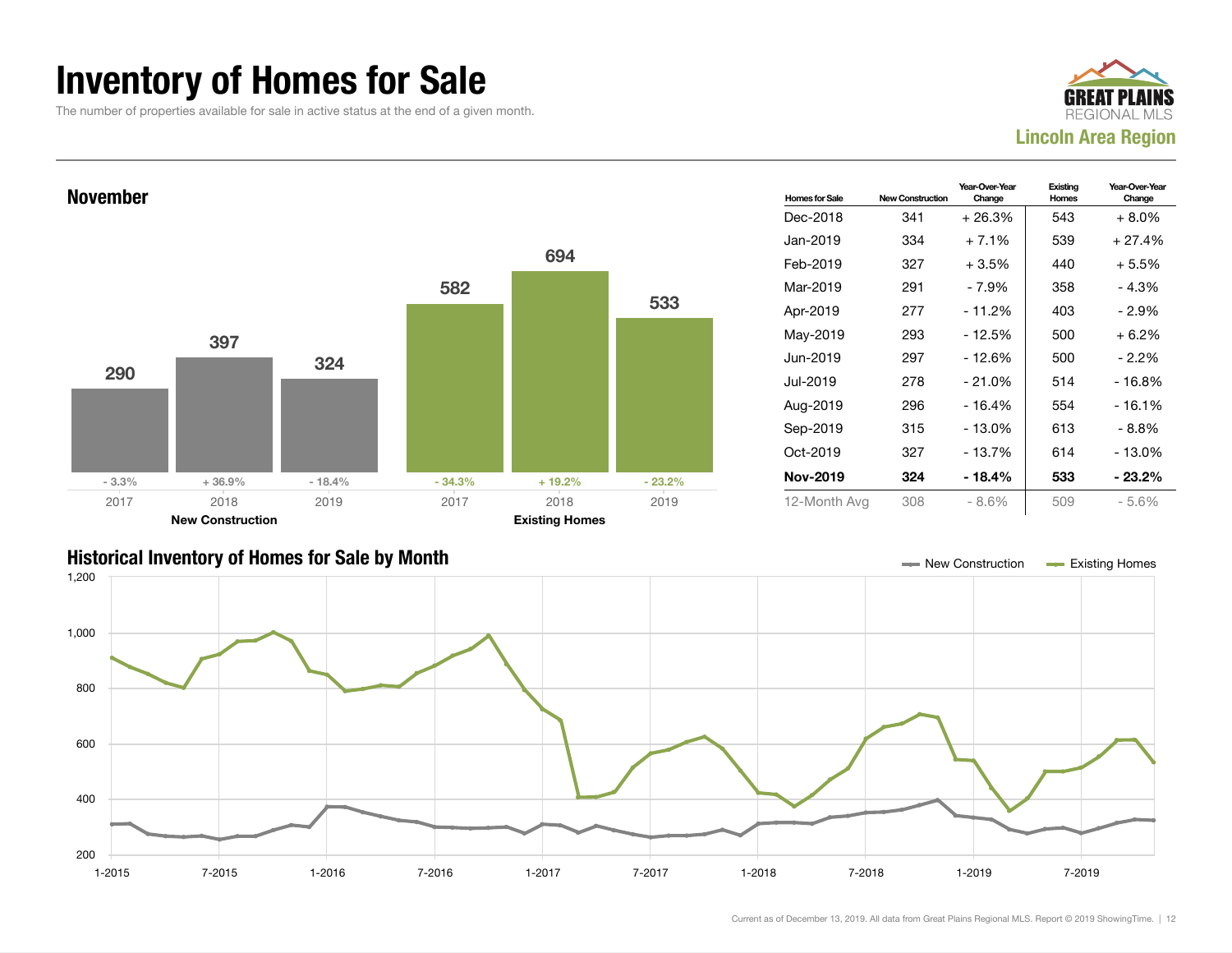## Months Supply of Inventory

The inventory of homes for sale at the end of a given month, divided by the average monthly pending sales from the last 12 months.





| <b>Months Supply</b> | <b>New Construction</b> | Year-Over-Year<br>Change | Existing<br>Homes | Year-Over-Year<br>Change |
|----------------------|-------------------------|--------------------------|-------------------|--------------------------|
| Dec-2018             | 5.2                     | $+18.2%$                 | 1.7               | $+6.3%$                  |
| Jan-2019             | 4.9                     | - 3.9%                   | 1.7               | $+30.8\%$                |
| Feb-2019             | 4.9                     | - 7.5%                   | 1.4               | $+7.7%$                  |
| Mar-2019             | 4.5                     | $-15.1%$                 | 1.1               | - 8.3%                   |
| Apr-2019             | 4.3                     | $-20.4%$                 | 1.2               | - 7.7%                   |
| May-2019             | 4.7                     | - 17.5%                  | 1.5               | $0.0\%$                  |
| Jun-2019             | 5.0                     | $-12.3%$                 | 1.5               | $-6.3%$                  |
| Jul-2019.            | 4.9                     | $-14.0%$                 | 1.5               | $-25.0%$                 |
| Aug-2019             | 5.4                     | - 3.6%                   | 1.6               | - 23.8%                  |
| Sep-2019             | 5.8                     | $0.0\%$                  | 1.8               | $-14.3%$                 |
| Oct-2019             | 6.2                     | $+3.3%$                  | 1.8               | $-18.2%$                 |
| <b>Nov-2019</b>      | 6.2                     | $0.0\%$                  | 1.6               | $-27.3%$                 |
| 12-Month Avg*        | 5.2                     | $-6.0\%$                 | 1.5               | $-10.1%$                 |

\* Months Supply for all properties from December 2018 through November 2019. This is not the average of the individual figures above.